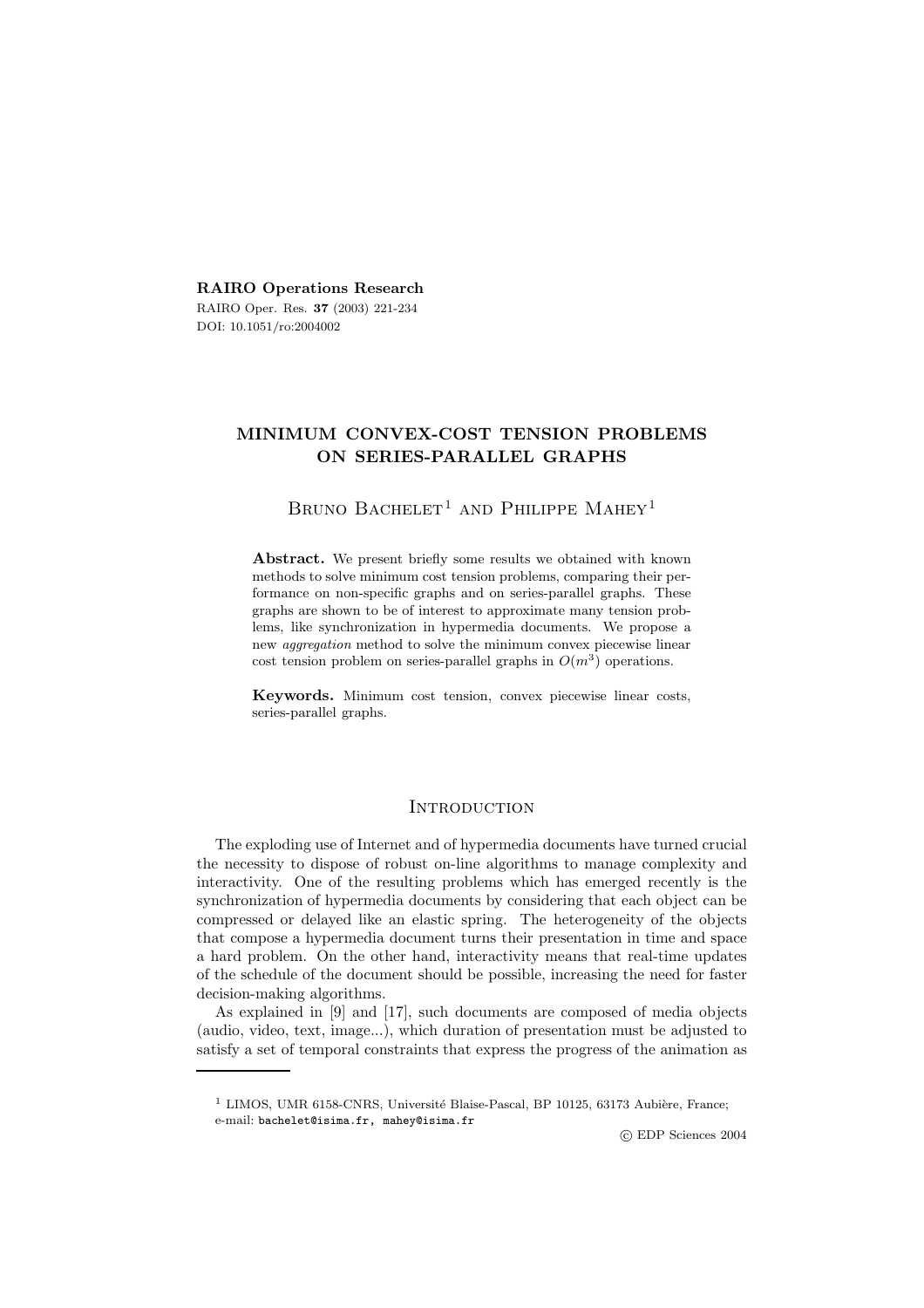defined by the author. But for these constraints to be satisfied, the author must accept some flexibility on the duration (that we call *ideal*) of presentation of each object, pauses being totally forbidden if not explicitly wanted. To estimate the quality of an adjustment, a cost function, usually convex (*cf*. Fig. 1), is introduced for each object. To summarize, the problem we attempt to solve here is to find an adjustment of best quality, *i.e.* which minimizes the sum of the costs of the media objects.



Figure 1. Examples of cost functions. (a) Piecewise linear with a single ideal value. (b) Non-linear, but convex and derivable. (c) Piecewise linear with several ideal values. (d) Discrete values.

The set of temporal constraints can be modeled as a directed graph  $G = (X;U)$ (*cf.* [6]) where X is a set of nodes, U a set of arcs,  $m = |U|$  and  $n = |X|$ . The nodes represent events (the start or the end of presentation of an object). The arcs express duration constraints between nodes. With each arc  $u$  is associated a duration interval  $[a_u; b_u]$ , an ideal duration  $o_u$  and a cost function  $c_u$  defined on the interval. An arc  $u = (x, y)$  between two nodes x and y means the event x precedes y and they are separated by a duration  $\theta_u$  between  $a_u$  and  $b_u$ , the ideal value being  $o_u$ . Figure 2 shows how to represent some of the main temporal relations used in hypermedia synchronization (introduced by [3]).

Let  $\pi: X \mapsto \mathbb{R}$  be a potential function which assigns a date to each event node of the graph. Then the duration  $\theta_u$  of an object associated with an arc  $u = (x, y)$ can be seen as the difference of potentials  $\theta_u = \pi_y - \pi_x$ , in other words,  $\theta = (\theta_u)_{u \in U}$ is a tension vector on the graph (*e.g.* [7]). Denoting by A the incidence matrix of the graph, *i.e.* matrix A of dimension  $(m \times n)$  with the elements  $a_{xu}$  equal to  $-1$ (if u leaves x),  $+1$  (if u comes to x) or 0 (any other case), the problem is simply formulated as following:

$$
(P)\begin{cases} \text{minimize } \sum_{u \in U} c_u(\theta_u) \\ \text{with } \theta = A^T \pi, \ a \le \theta \le b. \end{cases}
$$

And let  $T_G$  be the set of feasible tensions, *i.e.*  $T_G = \{ \theta \in \mathbb{R}^m \mid \theta = A^T \pi, a \leq \theta \leq \theta \}$ b}. In this article, we only consider convex two-piecewise linear cost functions as shown in Figure 1a, the adaptation to more pieces of the method described here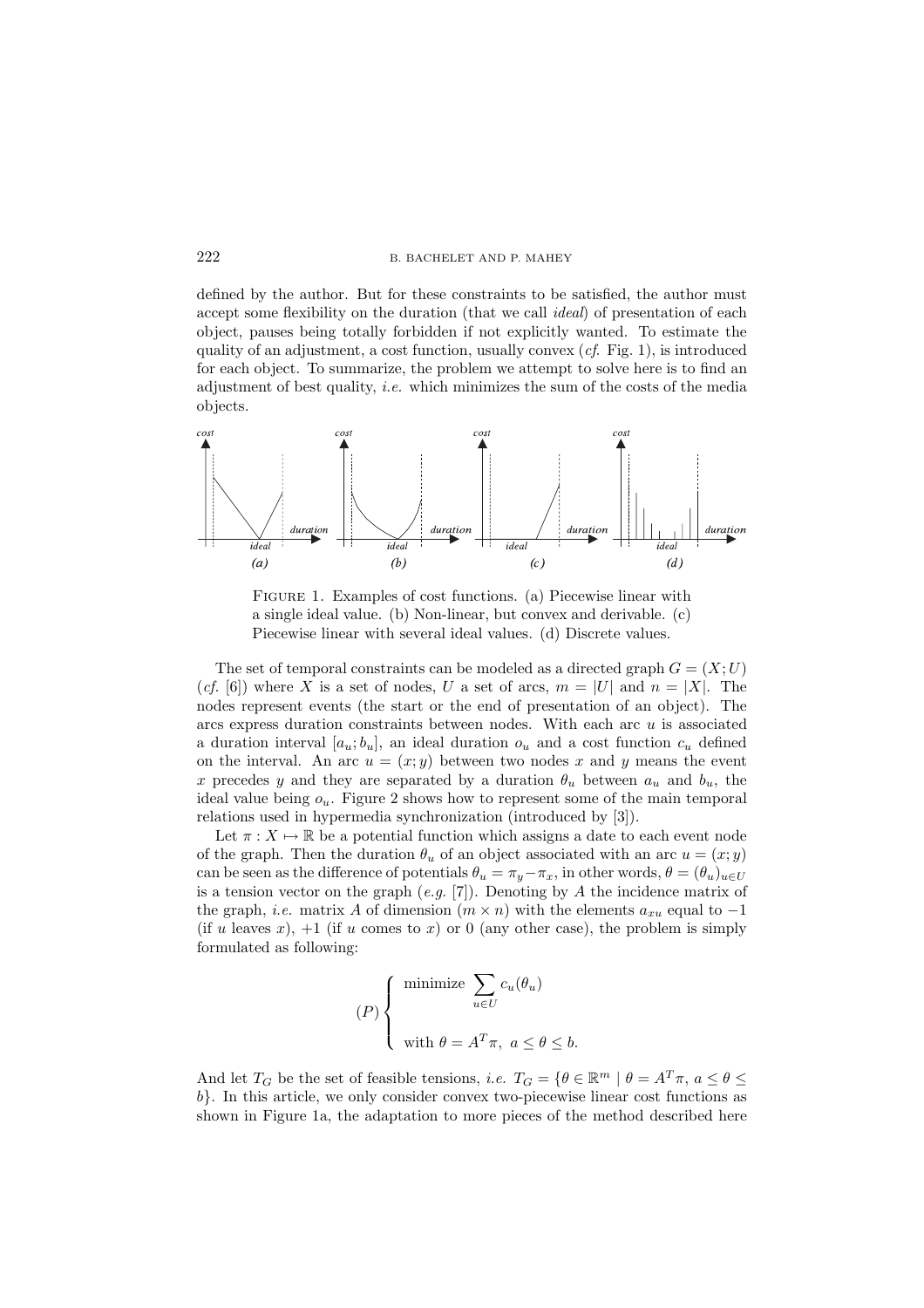

FIGURE 2. Graph representation of temporal constraints.

is straightforward (Sect. 3 shows that the core of the method manages piecewise linear costs with more than two pieces, so only the initialization phase of the method has to be adapted). Hence, from now on we consider the cost functions  $c_u$  as following:

$$
c_u(\theta_u) = \begin{cases} c_u^1(o_u - \theta_u) , \text{ if } \theta_u < o_u \\ c_u^2(\theta_u - o_u) , \text{ if } \theta_u \ge o_u. \end{cases}
$$

In Section 1, we present the results we obtained with known methods to solve the minimum cost tension problem on graphs with non-specific structure. Then in Section 2, we recall and introduce some properties of the series-parallel graphs related to tension. Section 3 explains the *aggregation* method. Numerical results of this method and comparisons with the previous methods are presented and discussed in Section 4. The last section ends this article with our first thoughts on how to exploit this method on non series-parallel graphs.

## 1. Minimum cost tension problem

With convex piecewise linear costs, it is possible to model the problem with linear programs. It is a solution widely used in practice for the synchronization problem (*e.g.* [10, 17]). Another way to solve the problem is the *out-of-kilter* algorithm first introduced for the minimum cost flow problem [14] and then for the minimum cost tension problem in [18]. We present an adaptation of that method to piecewise linear costs in [5]. That algorithm is pseudo-polynomial,  $O(m^2(A+B))$ operations where  $A = \max_{u \in U} \{a_u, b_u\}$  and  $B = \max_{u \in U} \{c_u^1, c_u^2\}$ . A polynomial method is presented in [15] but is only really efficient in practice for a special class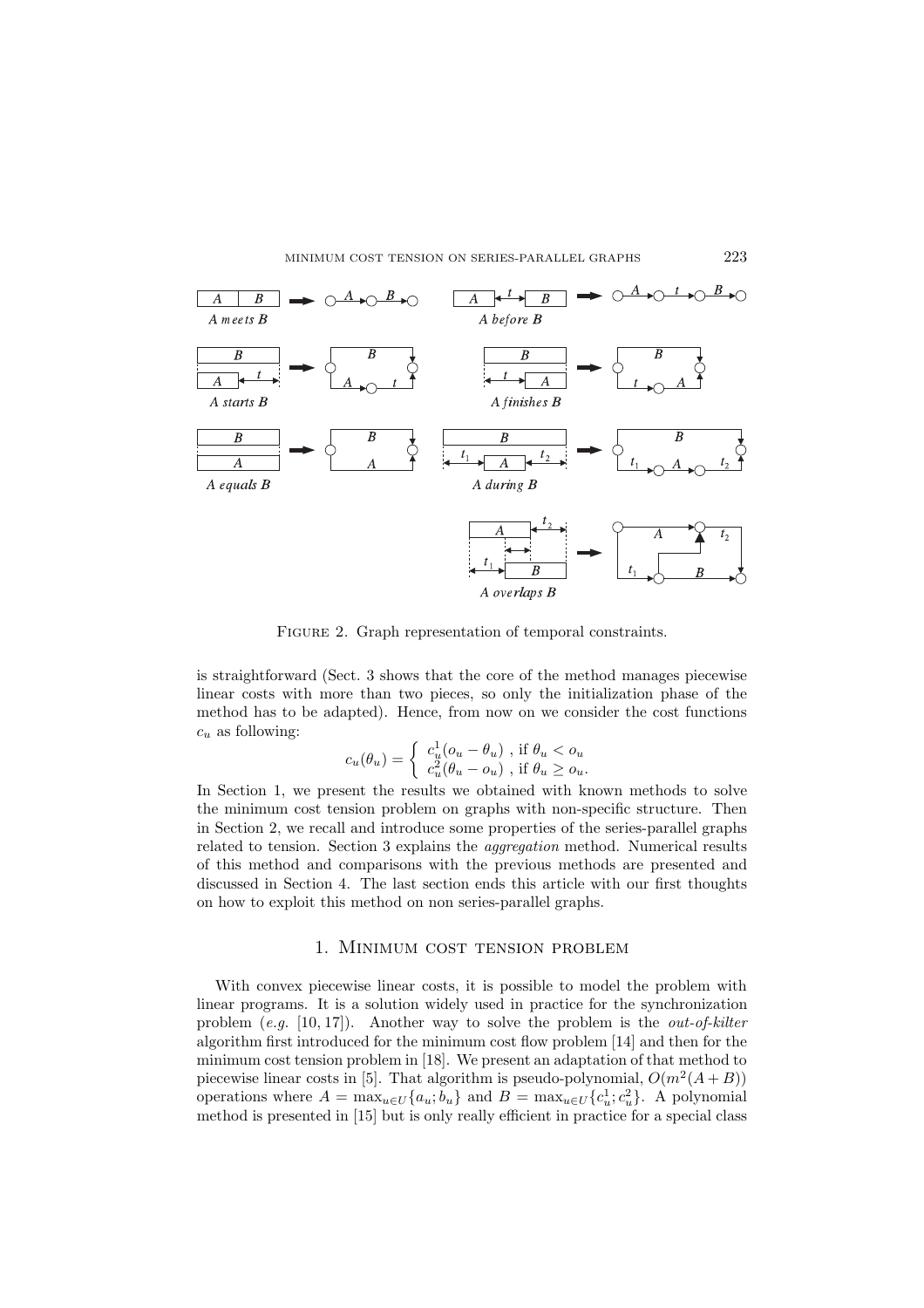| Nodes | $_{\rm Arcs}$ | <b>CPLEX</b> | Kilter | $Cost-Scaling$ |
|-------|---------------|--------------|--------|----------------|
| 50    | 200           | 0.44         | 0.12   | 0.1            |
| 50    | 400           | 0.83         | 0.3    | 0.19           |
| 100   | 400           | 0.93         | 0.47   | 0.28           |
| 100   | 800           | 2            | 1.3    | 0.54           |
| 500   | 2000          | 12.5         | 15.4   | 3.5            |
| 500   | 4000          | 37.7         | 49.1   | 6,8            |
| 1000  | 4000          | 57.2         | 76.5   | 11.6           |
| 1000  | 8000          | 193.7        | 239.9  | 20.4           |

TABLE 1. Numerical results on non-specific graphs.

of graphs (*Penelope*'s graphs). More recently, [1] presents an algorithm to solve a more generic problem called the *convex cost integer dual network flow problem*, the algorithm consists in transforming the minimum cost tension problem into a minimum cost flow problem, solved with the well-known *cost-scaling* method  $(e.g. [2])$ . This algorithm is polynomial,  $O(mn^2 \log nA)$  operations, and proves to be very efficient in practice.

Table 1 aims at a practical comparison of the methods, which is always tricky because of all kinds of biases. But the goal here is to get an idea of how the methods behave on graphs with non-specific structure. Later in this article, we show the performance of these very same implementations on series-parallel graphs. Results are expressed in seconds, obtained on a RISC 6000 / 160 MHz processor with an AIX Unix operating system. We use GNU  $C++ 2.95$  compiler and its object-oriented features to implement the methods. For the linear programming, we use the simplex method provided in CPLEX 6.0 software. These results are the means of series of 10 tests on randomly generated graphs. Both  $A$  and  $B$  are fixed to 1000. The implementation of the methods and the generation of the graphs are available in [4].

## 2. Series-parallel graphs

A common definition of series-parallel graphs is based on a recursive construction of these graphs  $(e.g. [12, 13, 22])$  that is very intuitive and close to the way synchronization constraints are built in a hypermedia document.

A graph is *series-parallel*, also called *SP-graph*, if it is obtained from a graph with only two nodes linked by an arc, applying recursively the two following operations:

- the *series composition*, applied upon an arc  $u = (x, y)$ , creates a new node z and replaces u by two arcs  $u_1 = (x; z)$  and  $u_2 = (z; y)$  (*cf.* Fig. 3a). We call *series* the relation that binds  $u_1$  and  $u_2$  and note it  $u_1 + u_2$ ;
- the *parallel composition*, applied upon an arc  $u = (x, y)$ , duplicates u by creating a new one  $v = (x, y)$  (*cf.* Fig. 3b). We call *parallel* the relation that binds u and v and note it  $u//v$ .

We regroup the series and parallel relations under the term *SP-relation*. During the construction process, a SP-relation that binds two arcs can become a relation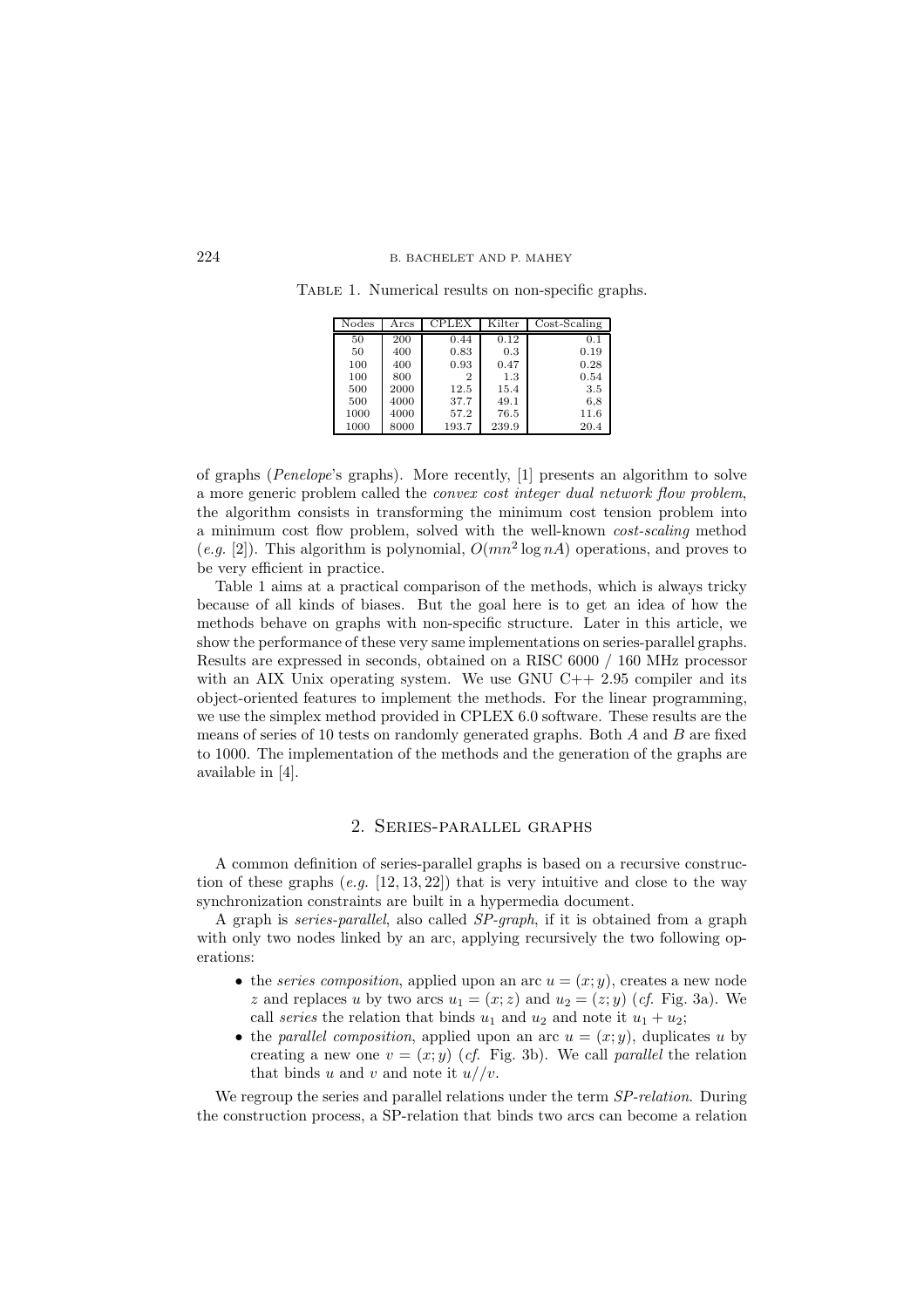

Figure 3. Series and parallel compositions.

between two series-parallel subgraphs. Hence, we introduce the term *single SPrelation* to identify a SP-relation between two arcs. From the recursive definition of a SP-graph, it is easy to verify that a SP-graph has always a single SP-relation (the SP-relation created from the last composition). Hence, it is easy to check if a graph is series-parallel: find a single SP-relation in the graph, apply a reduction reverse to the composition that produces the SP-relation and go on again until only one arc remains in the graph. This linear-time method is explained in [22] and [20]. Another efficient approach to recognize a SP-graph is proposed in [13], based on the fact that paths in SP-graphs are organized a certain way.

The SP-relations are binary operations, so we can represent a SP-graph by a binary tree called *decomposition binary tree* or *SP-tree* (*cf.* [11, 22]). Figure 4 shows a SP-tree of an SP-graph. All the algorithms cited earlier to recognize a SP-graph can be adapted, without any complexity loss, to build a SP-tree during their process. Hence we will use this representation to present our *aggregation* method.



Figure 4. Example of SP-tree.

From the definition of a SP-graph, it is obvious that a SP-graph has only one *source* node (*i.e.* without any predecessor) and only one *target* node (*i.e.* without any successor). Hence we define the *main tension*  $\overline{\theta}$  of a graph as the tension between its source s and target t, *i.e.*  $\overline{\theta} = \pi_t - \pi_s$ .

### 3. Aggregation method

We present here the *aggregation* method to solve the minimum cost tension problem with convex piecewise linear cost functions (*cf*. Fig. 1a) on an SP-graph G. Note that the resolution of an optimization problem on this kind of graphs is usually easier than on non-specific graphs (*e.g.* [8, 11, 21]).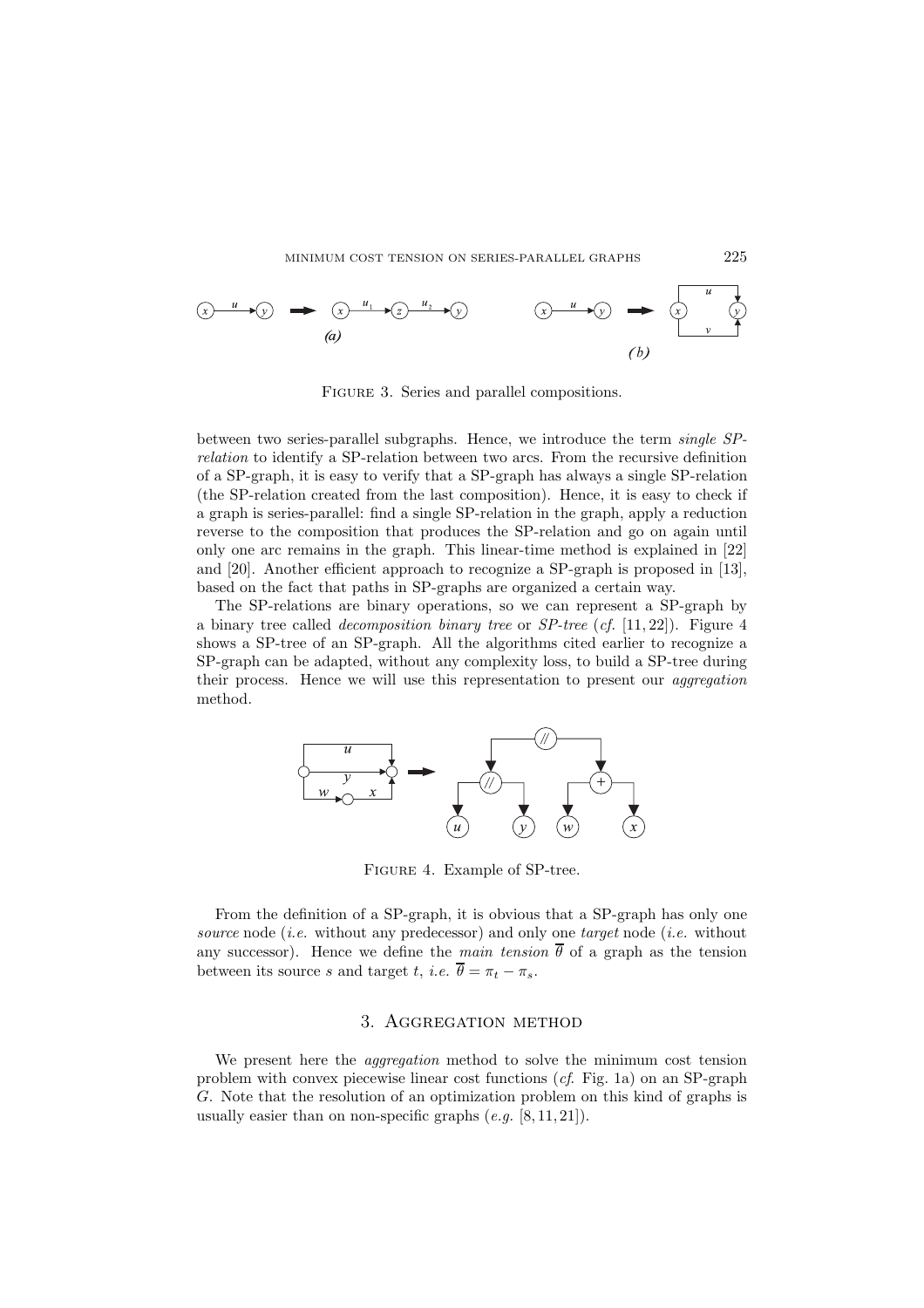The aggregation method works on an SP-tree  $T$  of the SP-graph  $G$ . The method is recursive: considering an SP-relation in  $T$ , it supposes that the optimal tensions of the two subgraphs implied in the relation are known, and from them it is possible to quickly build the optimal tension of the whole SP-relation. Hence, starting from the leaves of  $T$ , the optimal tension of each SP-relation is built to finally reach the root of the tree  $T$ .

To get an efficient algorithm, we need what we call the *minimum cost function*  $C_G$  of a SP-graph G. This function represents the cost of the optimal tension (as defined by linear program  $(P)$  in the introduction) where the main tension is forced to a given value.

$$
C_G(x) = \min \left\{ \sum_{u \in U} c_u(\theta_u) \mid \theta \in T_G, \overline{\theta} = x \right\}.
$$

As each function  $c_u$  is convex, the minimum cost function is indeed convex (assuming that  $C_G(x) = +\infty$  if no feasible tension exists such that the main tension is forced to  $x$ ).

We consider two series-parallel subgraphs  $G_1$  and  $G_2$ , and suppose that their minimum cost functions  $C_{G_1}$  and  $C_{G_2}$  are known. If we look at the SP-relation  $G_1 + G_2$  (*cf.* Fig. 5a),  $G_1$  and  $G_2$  only share one node, hence there is no tension constraints between them. But if we add the constraint that the main tension of  $G_1 + G_2$  must be equal to x, it imposes to  $x_1$  and  $x_2$ , the main tensions of  $G_1$  and  $G_2$ , that  $x = x_1 + x_2$ . Hence, the minimum cost function  $C_{G_1+G_2}$  of the SP-relation  $G_1 + G_2$  is:

$$
C_{G_1+G_2}(x) = \min_{x=x_1+x_2} C_{G_1}(x_1) + C_{G_2}(x_2).
$$

It means  $C_{G_1+G_2}$  is the inf-convolution  $C_{G_1} \square C_{G_2}$ . It is well-known that this operation maintains convexity (*e.g.* [19]).

If we look now at the SP-relation  $G_1//G_2$  (*cf.* Fig. 5b),  $G_1$  and  $G_2$  share their source and target nodes, hence the only tension constraint between them is that their main tensions  $x_1$  and  $x_2$  must be equal. If we add the constraint that the main tension of  $G_1//G_2$  must be x, then it imposes  $x = x_1 = x_2$ . Hence, the minimum cost function  $C_{G_1//G_2}$  of the SP-relation  $G_1//G_2$  is:

$$
C_{G_1//G_2}(x) = C_{G_1}(x) + C_{G_2}(x).
$$

It means  $C_{G_1//G_2}$  is simply the sum  $C_{G_1}+C_{G_2}$ , which is convex if  $C_{G_1}$  and  $C_{G_2}$  are convex. From our analysis of the two SP-relations, it is easy to write an algorithm that builds the minimum cost function  $C_G$  of a SP-graph  $G$ . But what interests us is to find the minimum cost tension of  $G$ . We propose now a specific way to represent the minimum cost functions so we know not only the cost of the optimal tension of a SP-relation, but also how to build it.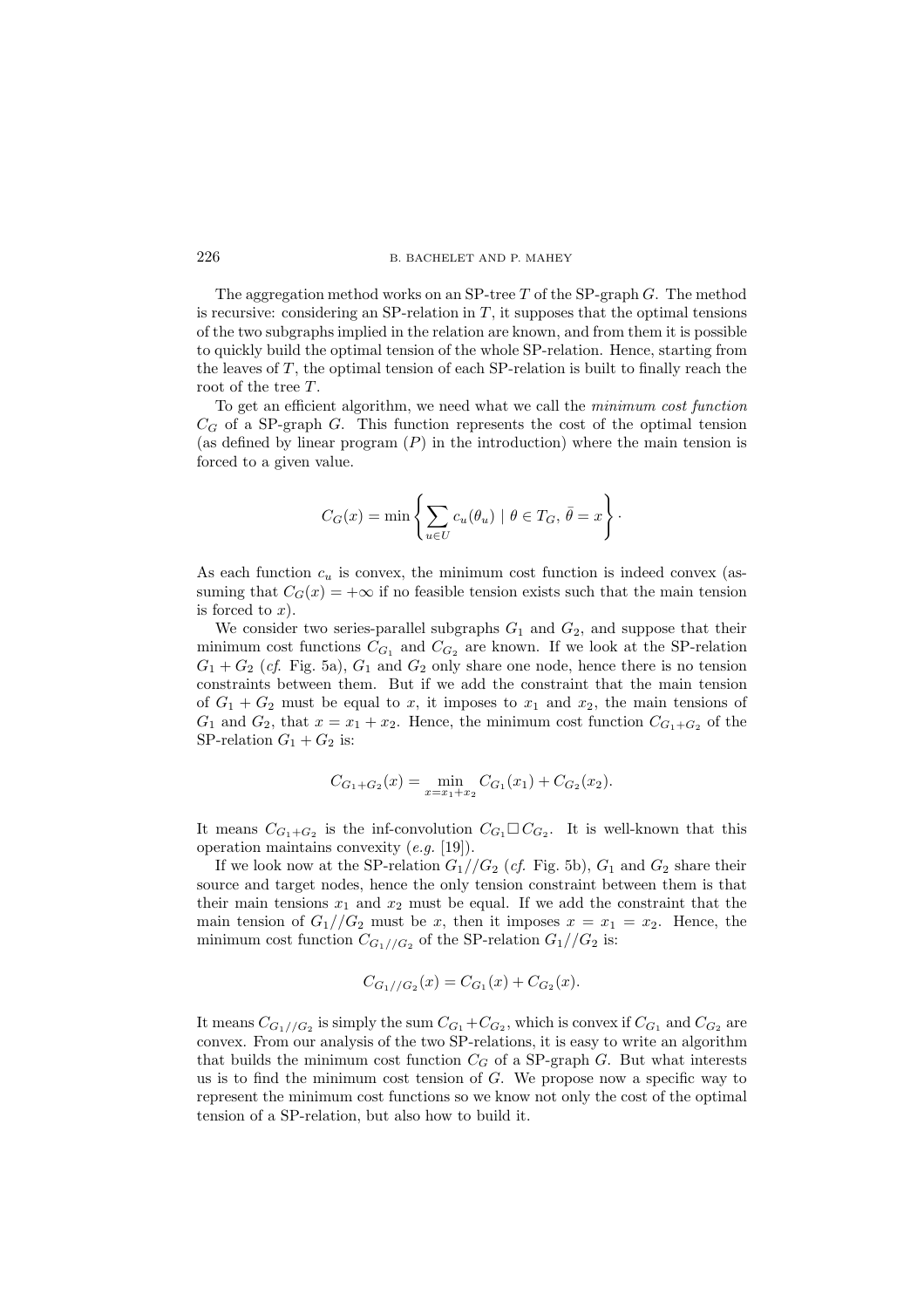

Figure 5. SP-relations between subgraphs.

For this purpose, we define the *t*-centered minimum cost function  $C_G^t$  of G as following:

$$
C_G^t(x) = C_G(x+t) - C_G(t).
$$

That means  $C_G^t(0) = 0$  and the function represents the minimum cost to increase or decrease the main tension from the value  $t$ .

We choose to represent this piecewise function with two sets  $sh_G^t$  and  $st_G^t$ ,  $sh_G^t$ , called the *shrinking* set, represents  $C_G^t$  on the interval  $]-\infty;0[$ , and  $st_G^t$ , called the *stretching* set, represents  $C_G^t$  on the interval  $]0; +\infty[$ . These sets simply contain the definition of each piece of the function on the interval they represent. They contain triplets of the form  $(c, e; L)$  where c represents the slope of the curve, e the length of the interval on which the piece is defined and  $L$  is a set of arcs (there can be several sets because more than one tension may be optimal, *i.e.* more than one way may exist to optimize the tension) that must be increased or decreased to adapt the tension on this piece. For efficiency reasons, the triplets are sorted from the smallest slope to the highest. Here are the sets  $st_G^t$  and  $sh_G^t$  of the example of Figure 6 (where  $a, b, c, d$  and  $e$  are arcs of  $G$ ):

$$
\begin{aligned} sh_G^t &= \{(-2/5;5;\{a;b\});(3/5;10;\{c\});(3;5;\{d;e\})\} \\ st_G^t &= \{(2/5;5;\{a;b\});(2;7;\{c;e\})\} \end{aligned}.
$$

For instance, if we want to decrease the main tension  $t$ , we consider the first triplet of the shrinking set  $sh_G^t$ , *i.e.*  $(-2/5; 5; \{a; b\})$ , which means the tension t can be decreased by a value between  $0$  and  $5$ , with a unit cost  $2/5$ , by decreasing the tension of the arcs  $a$  and  $b$  by the same value. If the tension  $t$  must be decreased by more than 5 units, then we consider the second triplet of  $sh_G^t$ , and so on until the whole decrease is performed.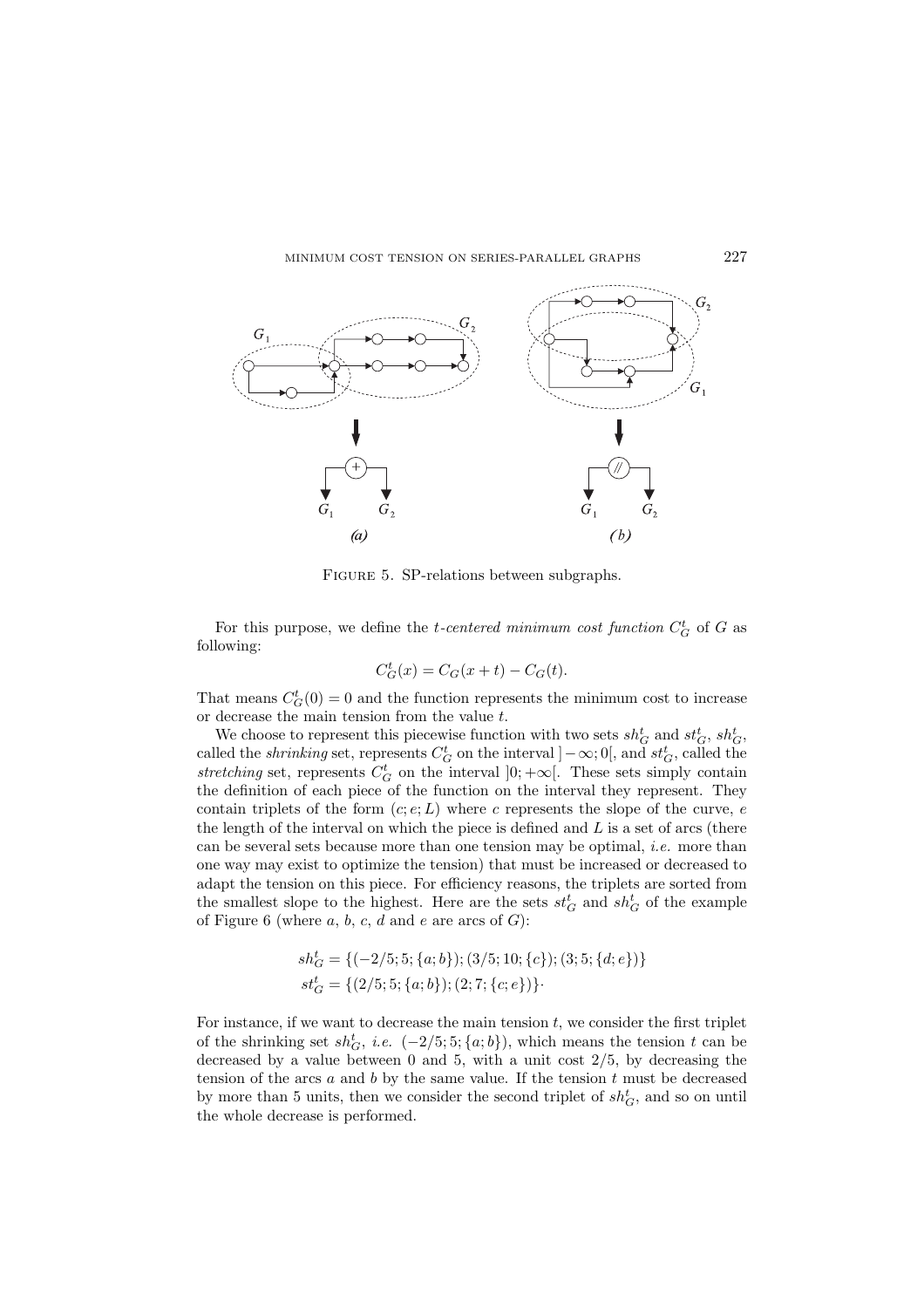

FIGURE 6. Example of *t*-centered minimum cost function.

Let us note  $\theta_G^*$  the minimum cost tension of a graph G and  $C_G^* = C_G^{\theta_G^*}$ . We explain here how to find  $\theta_G^*$  and build the  $C_G^*$  function. First the  $C_u^*$  function of an arc *u* is represented by  $sh_u^* = \{(c_u^1; o_u - a_u; \{u\})\}$  and  $st_u^* = \{(c_u^2; b_u - o_u; \{u\})\}$ with the optimal tension  $\theta_u^* = o_u$ .

#### 3.1. Series aggregation

Now consider the graph  $G = G_1 + G_2$  and suppose that we know the optimal tensions  $\theta_1^*$  and  $\theta_2^*$  and the minimum cost functions  $C_1^*$  and  $C_2^*$  of the subgraphs  $G_1$ and  $G_2$ . The tension  $\theta_G^*$  of G made of the two tensions  $\theta_1^*$  and  $\theta_2^*$  is optimal, because there is no constraint between the two subgraphs after the series composition, which means the minimum cost function  $C_G^*$  is centered on  $\overline{\theta_G^*}$ . To increase  $\overline{\theta_G^*}$  we can choose to increase either  $\overline{\theta_1^*}$  or  $\overline{\theta_2^*}$ . If we look at  $p_1 = (c_1, e_1; L_1)$  and  $p_2 = (c_2; e_2; L_2)$ , the first pieces of the stretching sets  $st_1^*$  and  $st_2^*$ , we decide to increase  $\overline{\theta_1^*}$  if  $c_1 < c_2$  or else  $\overline{\theta_2^*}$ . The same reasoning can be made to decrease  $\overline{\theta_G^*}$ . This way the whole  $C^*_G$  function is built.

We can conclude that to build the function  $C_G^* = C_1^* \square C_2^*$  of the graph  $G =$  $G_1 + G_2$ , we need to create  $sh_G^* = sh_1^* \cup sh_2^*$  and  $st_G^* = st_1^* \cup st_2^*$  sorted from the smallest slope to the highest. Figure 7 shows an example. If we note  $p_1$  and  $p_2$  the numbers of pieces of  $C_1^*$  and  $C_2^*$ , then  $C_G^*$  has  $p = p_1 + p_2$  pieces, and the process of finding the optimal tension of a series composition needs  $O(pm)$  operations  $(O(p))$ operations to go through the p pieces and  $O(m)$  to copy a set of at most m arcs for each piece).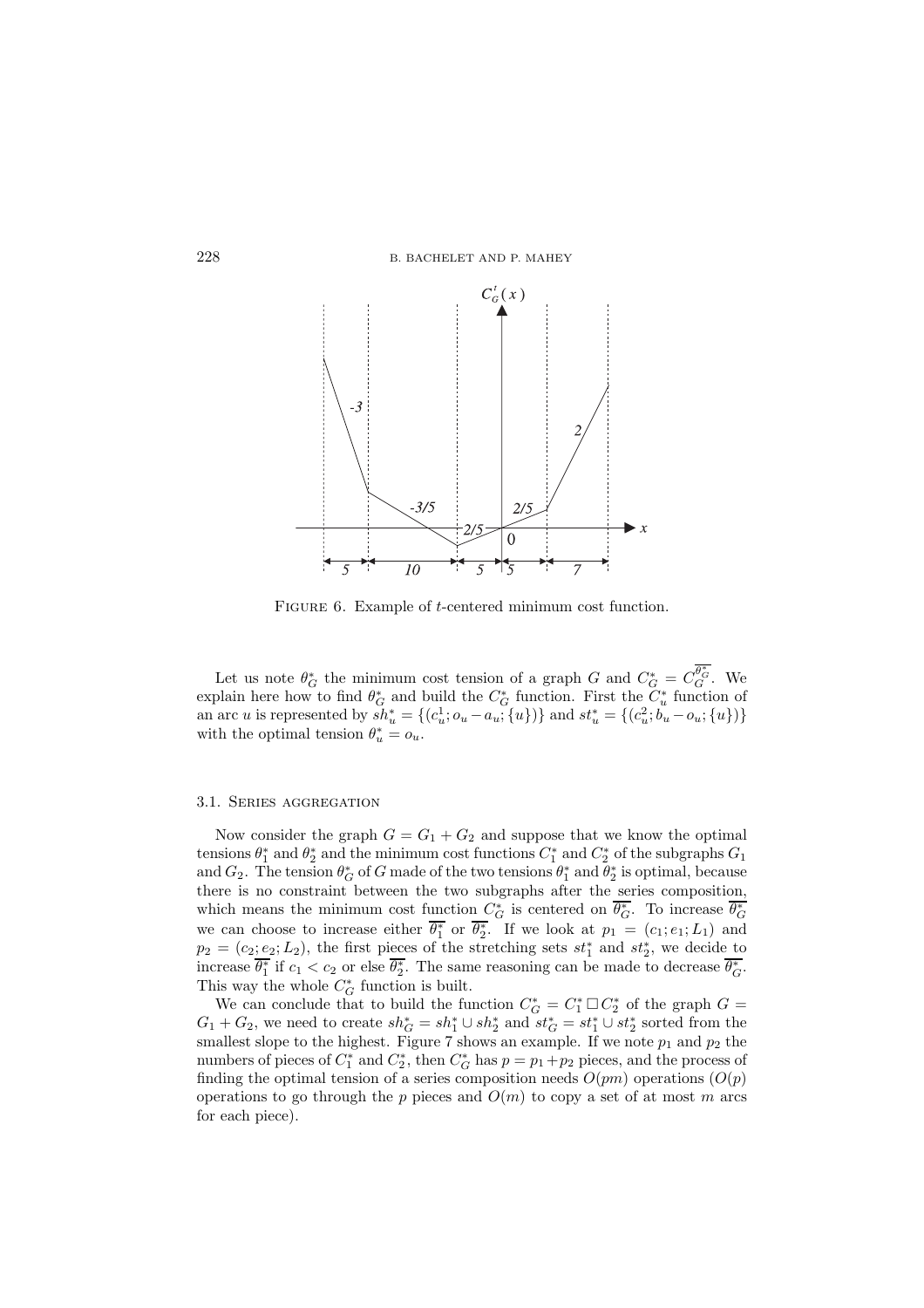

FIGURE 7. Example of minimum cost function of a series composition.

#### 3.2. Parallel aggregation

We consider now the graph  $G = G_1//G_2$  and suppose that we know the optimal tensions  $\theta_1^*$  and  $\theta_2^*$  and the minimum cost functions  $C_1^*$  and  $C_2^*$  of the subgraphs  $G_1$  and  $G_2$ . The parallel composition is possible only if  $\overline{\theta_1^*} = \overline{\theta_2^*}$  (if we want to get a valid tension). As we need to find the optimal tension  $\theta_G^*$  of the graph G, we need a method to equalize  $\overline{\theta_1^*}$  and  $\overline{\theta_2^*}$  optimally, *i.e.* such that the tension  $\theta_G^*$ made of  $\theta_1^*$  and  $\theta_2^*$  is optimal. Suppose that  $\overline{\theta_1^*} < \overline{\theta_2^*}$ , to equalize  $\overline{\theta_1^*}$  and  $\overline{\theta_2^*}$  we can increase  $\overline{\theta_1^*}$  and/or decrease  $\overline{\theta_2^*}$ , so we look at  $p_1 = (c_1; e_1; L_1)$  and  $p_2 = (c_2; e_2; L_2)$ , the first pieces of  $st_1^*$  and  $sh_2^*$ . We decide then to increase  $\overline{\theta_1^*}$  if  $c_1 < c_2$  or else to decrease  $\overline{\theta_2^*}$ . This process is repeated until  $\overline{\theta_1^*} = \overline{\theta_2^*}$  (*cf.* Algorithm 8 (Fig. 8) and Fig. 11).

The tension  $\theta_G^*$  made of  $\theta_1^*$  and  $\theta_2^*$  obtained with Algorithm 8 (Fig. 8) is compatible, *i.e.* belongs to  $T_G$ , because modifications on  $G_1$  or  $G_2$  satisfy the constraints on the tension.  $\theta_G^*$  is also optimal for  $G = G_1//G_2$  so the function  $C_G^*$  will be centered on its main tension  $\overline{\theta_G^*}$ .

Then to build the function  $\tilde{C}_G^* = C_1^* + C_2^*$  we use the procedure 10 (only detailed for the  $st_G^*$  part of the function) that is illustrated by Figure 9. If we note  $p_1$  and  $p_2$  the numbers of pieces of  $C_1^*$  and  $C_2^*$ , then  $C_G^*$  has at most  $p = p_1 + p_2$  pieces, and the whole process of finding the optimal tension of a parallel composition needs  $O(pm)$  operations (the equalization process go through at most p pieces and copies at most  $m$  arcs for each piece, the same for Algorithm 10 (Fig. 10) that creates at most  $p$  pieces and copies for each at most  $m$  arcs).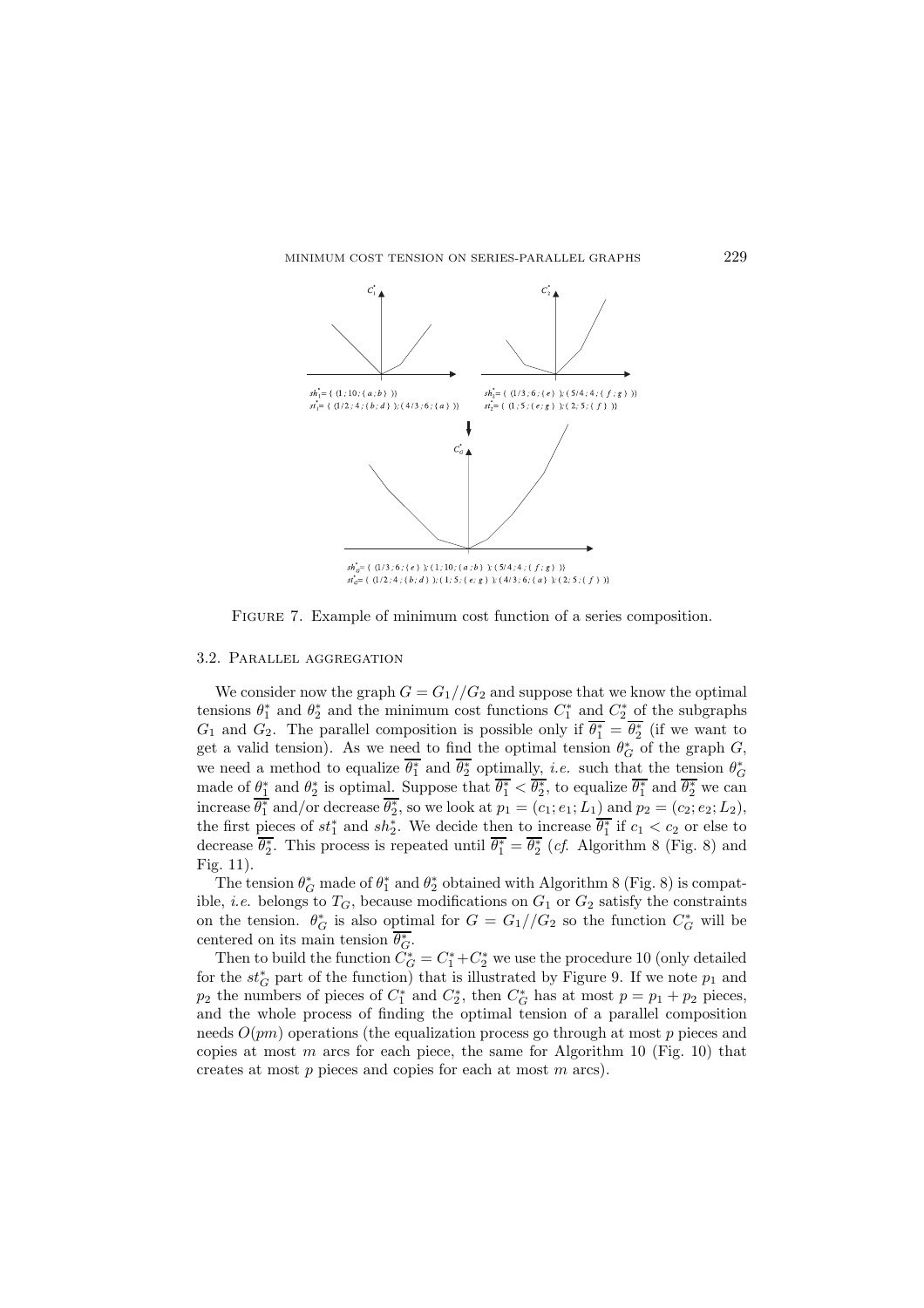230 B. BACHELET AND P. MAHEY







Figure 9. Example of minimum cost function of a parallel composition.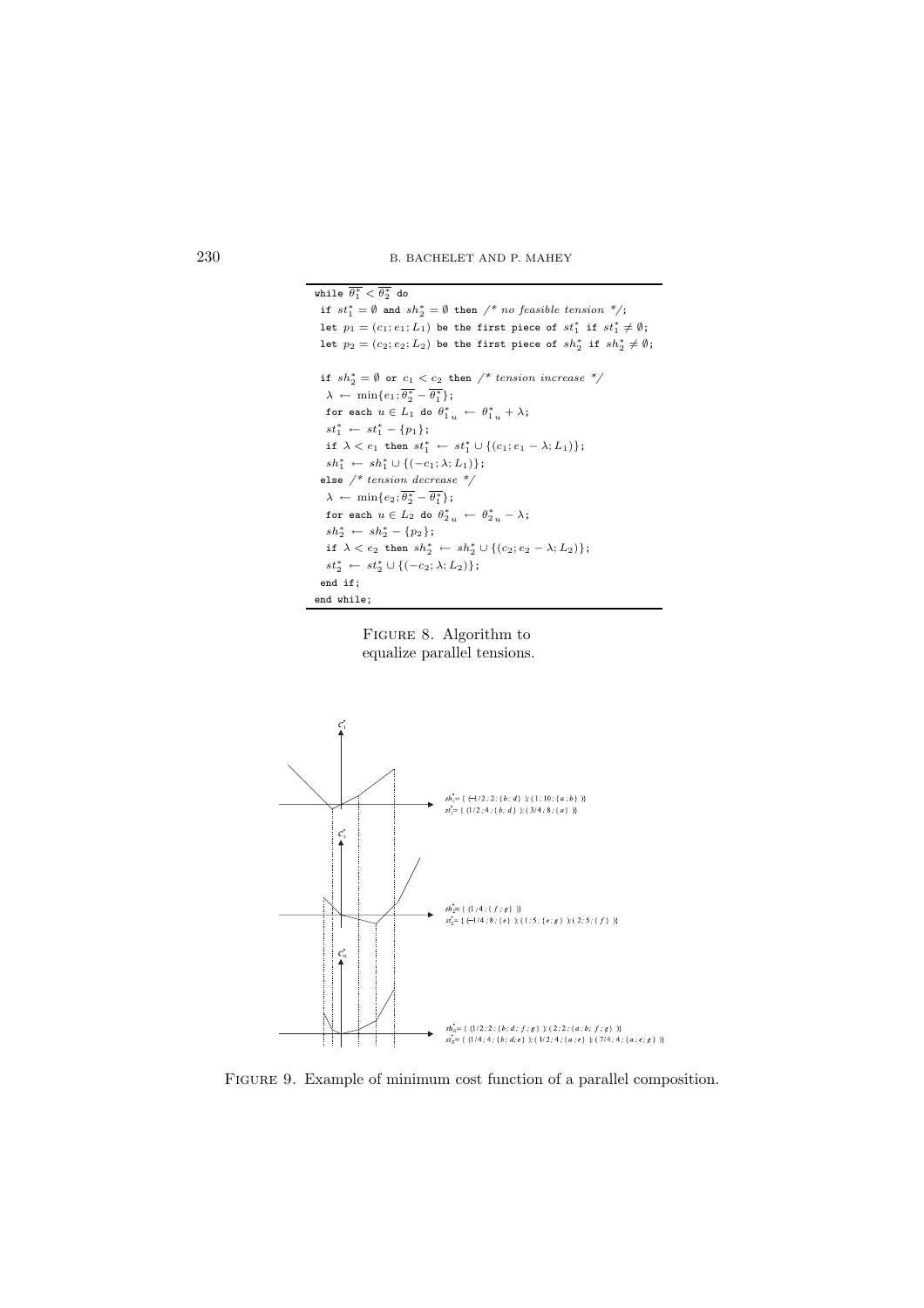```
while st_{1}^{\ast}\neq\emptyset and st_{2}^{\ast}\neq\emptyset do
 let p_1 = (c_1; e_1; L_1) be the first piece of st_1^*;
 let p_2=(c_2;e_2;L_2) be the first piece of st_2^*;
\lambda \leftarrow \min\{e_1; e_2\};st_G^* ← st_G^* ∪ {(c_1 + c_2; \lambda; L_1 \cup L_2)};
   st_1^* \leftarrow st_1^* - \{p_1\};st_2^* \leftarrow st_2^* - \{p_2\};if e_1 > \lambda then st_1^* \leftarrow st_1^* \cup \{(c_1; e_1 - \lambda; L_1)\};if e_2 > \lambda then st_2^* \leftarrow st_2^* \cup \{(c_2; e_2 - \lambda; L_2)\};end while;
```




FIGURE 11. Example of equalization of parallel tensions.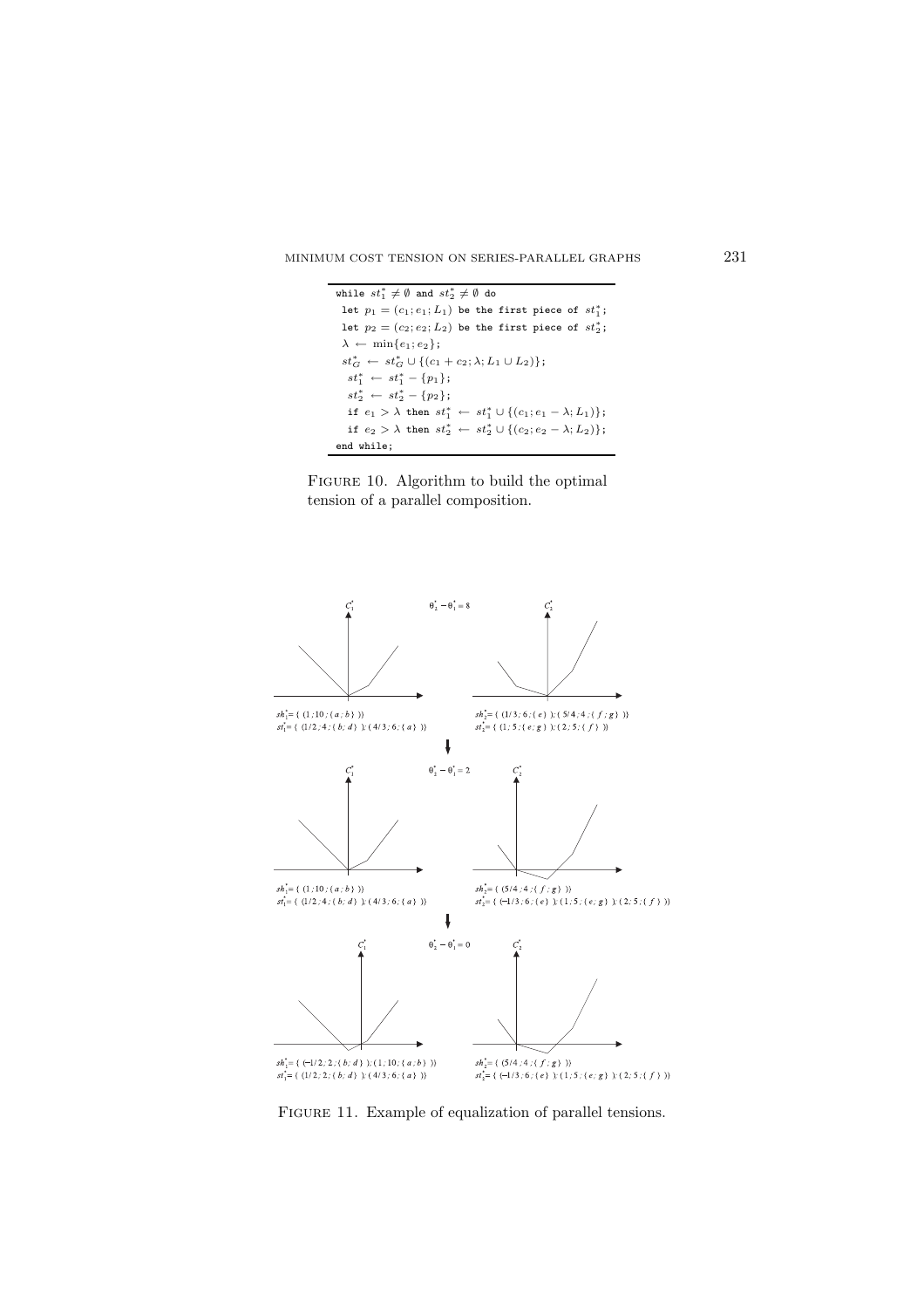```
\mathsf{algorithm}\ \text{aggregate}(\texttt{Tree}\ \ T = (o, T_l, T_r) ,Tension \theta^*_T ,Function C^*_T)if T_l \neq \emptyset then aggregate(T_l, \theta_l^*, C_l^*);
 if T_r \neq \emptyset then aggregate(T_r, \theta_r^*, C_r^*);
 if o = + then build C_T^* and \theta_T^* of the series composition T_l + T_r;
 else if o = // then build C^*_T and \theta^*_T of the parallel composition T_l // T_r;
 else sh_T^* ← \{(c_u^1; o_u - a_u; \{u\})\}; st_T^* ← \{(c_u^2; b_u - o_u; \{u\})\};end algorithm;
```
FIGURE 12. Algorithm to build the optimal tension of a SP-graph.

## 3.3. COMPLEXITY

Finally Algorithm 12 (Fig. 12) resumes the whole aggregation method, which, from the leaves of the SP-tree of the graph, applies the series and parallel compositions with the construction of the optimal tension and the minimum cost function as we just explained in the previous paragraphs.

In this algorithm  $T = (o; T_l; T_r)$  is the SP-tree with the root o, the left subtree  $T_l$  and the right subtree  $T_r$ . We show now that this recursive method has a polynomial complexity.

## **Theorem 3.1.** *The aggregation algorithm performs*  $O(m^3)$  *operations.*

We established that each composition needs  $O(pm)$  operations. It is known that a SP-graph contains  $m-1$  SP-relations  $(n-2)$  series relations because each one creates a node and there are only two nodes at the beginning of the construction process, and  $m - n + 1$  parallel relations because any SP-relation creates an arc and there is only one arc at the beginning). So the aggregation needs  $O(pm^2)$ operations. We explained earlier that for each composition, if  $p_1$  and  $p_2$  are the numbers of pieces for  $C_1^*$  and  $C_2^*$ ,  $C_G^*$  has at most  $p_1 + p_2$  pieces. That means if each arc has a two-piecewise cost function, the minimum cost function of the whole graph has at most 2m pieces, and the aggregation needs  $O(m^3)$  operations.

## 4. Numerical results

Table 2 shows numerical results of the methods presented in Section 1 and the aggregation algorithm on series-parallel graphs. Details on how the tests were performed can be found in the comments of Table 1 (Sect. 1). These tests still focus on the size and density of the graphs, because the theoretical complexity of the aggregation method shows that the scale of the data (*i.e.* the tension boundaries and the unit costs) has no impact on this method, contrary to the out-of-kilter and the dual cost-scaling approaches that are affected (*cf*. Sect. 1).

The linear programming and the out-of-kilter methods take advantage of the particular structure of the SP-graphs and behave really better on this class of graphs. However the cost-scaling approach on the dual of the problem does not work that well on this kind of instances, even with an improvement technique like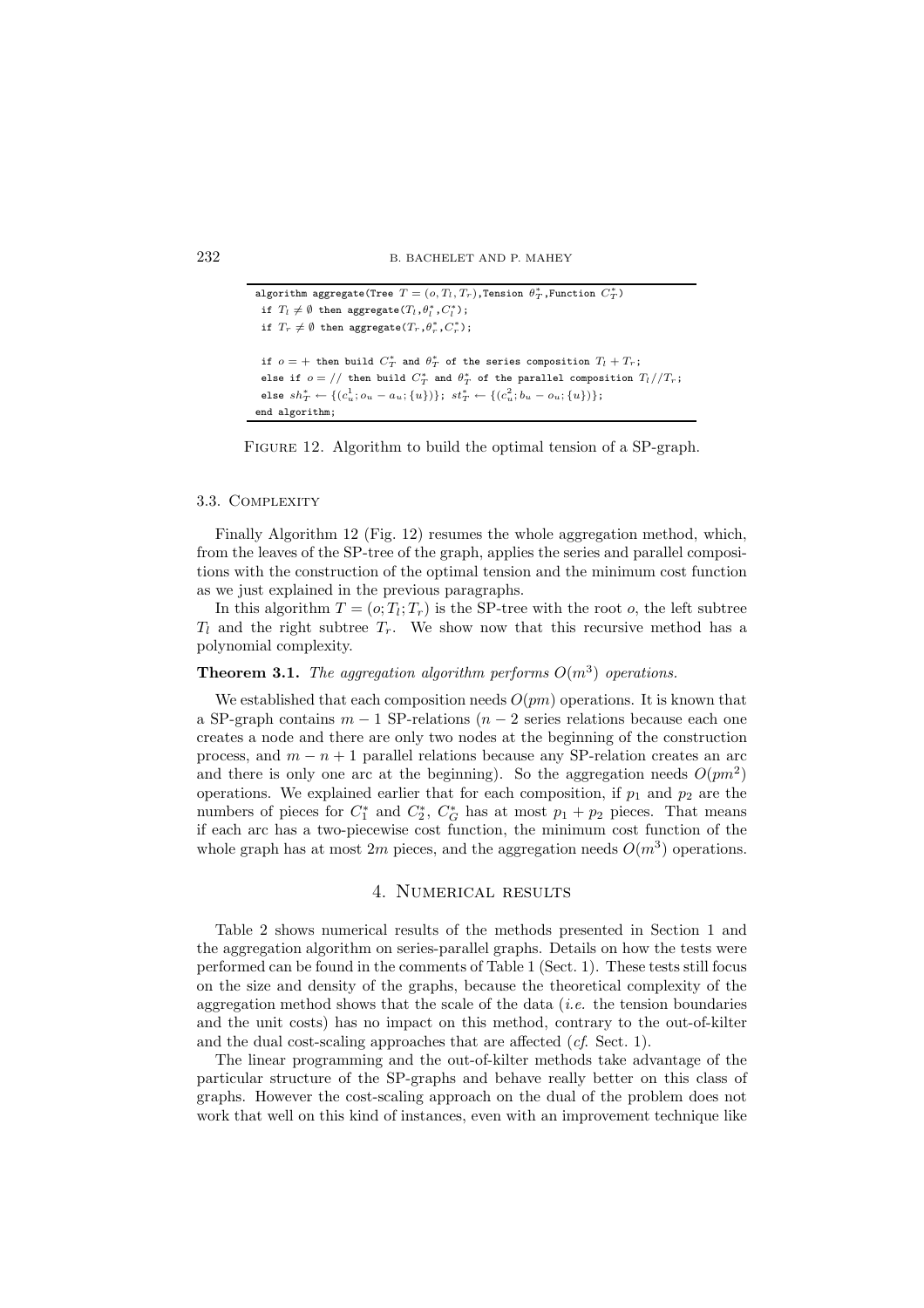| Nodes | $_{\rm Arcs}$ | CPLEX | Kilter | $Cost-Scaling$ | Aggregation |
|-------|---------------|-------|--------|----------------|-------------|
| 50    | 200           | 0.4   | 0.07   | 0.09           | 0.05        |
| 50    | 400           | 0.71  | 0.15   | 0.2            | 0.09        |
| 100   | 400           | 0.73  | 0.2    | 0.31           | 0.09        |
| 100   | 800           | 1.4   | 0.38   | 0.63           | 0.18        |
| 500   | 2000          | 4.4   | 3      | 4.5            | 0.5         |
| 500   | 4000          | 10.7  | 5.3    | 11.3           | 0.99        |
| 1000  | 4000          | 11.6  | 9      | 17.2           |             |
| 1000  | 8000          | 30.8  | 21.5   | 34.5           | 2.1         |

Table 2. Numerical results on series-parallel graphs.

## **CONCLUSION**

We show here how to solve the minimum cost tension problem on series-parallel graphs with convex piecewise linear costs in  $O(m^3)$  operations. But the real instances that interest us for the hypermedia synchronization are a bit more complex than the SP-graphs. They are indeed related to the *generalized series-parallel* graphs (*cf*. [16]). Through this article, we explained that, in the context of the minimum cost tension problem, a SP-graph can be reduced to a single arc with a convex piecewise linear cost function. One idea can be to identify series-parallel subgraphs of a non-specific graph, to aggregate these subgraphs and solve then the minimum cost tension problem on the reduced graph with any known method. To improve this simple idea, our future work will be to find algorithms to extract *series-parallel components* from a graph and to develop an efficient process (using the aggregation method) to find the minimum cost tension of the whole graph when assembling back these components.

## **REFERENCES**

- [1] R.K. Ahuja, D.S. Hochbaum and J.B. Orlin, Solving the Convex Cost Integer Dual Network Flow Problem. *Lect. Notes Comput. Sci.* **1610** (1999) 31-44.
- [2] R.K. Ahuja, T.L. Magnanti and J.B. Orlin, *Network Flows Theory, Algorithms, and Applications*. Prentice Hall (1993).
- [3] J.F. Allen, Maintaining Knowledge about Temporal Intervals. *Commun. ACM* **26** (1983) 832-843.
- [4] B. Bachelet, B++ Library. http://frog.isima.fr/bruno/?doc=bpp\_library
- [5] B. Bachelet and P. Mahey, Optimisation de la présentation d'un document hypermédia. *Ann. Sci. Univ. Blaise Pascal* **110** (2001) 81-90.
- [6] B. Bachelet, P. Mahey, R. Rodrigues and L.F. Soares, Elastic Time Computation for Hypermedia Documents. *SBMid`ıa* (2000) 47-62 .
- [7] C. Berge and A. Ghoula-Houri, *Programmes, jeux et r´eseaux de transport*. Dunod (1962).
- [8] M.W. Bern, E.L. Lawler and A.L. Wong, Linear-Time Computation of Optimal Subgraphs of Decomposable Graphs. *J. Algorithms* **8** (1987) 216-235.
- [9] M.C. Buchanan and P.T. Zellweger, Specifying Temporal Behavior in Hypermedia Documents. *Eur. Conference on Hypertext '92* (1992) 262-271.

the *wave implementation* (*cf*. [2]). The aggregation method reveals quite efficient, and not very sensitive to the graph dimension.